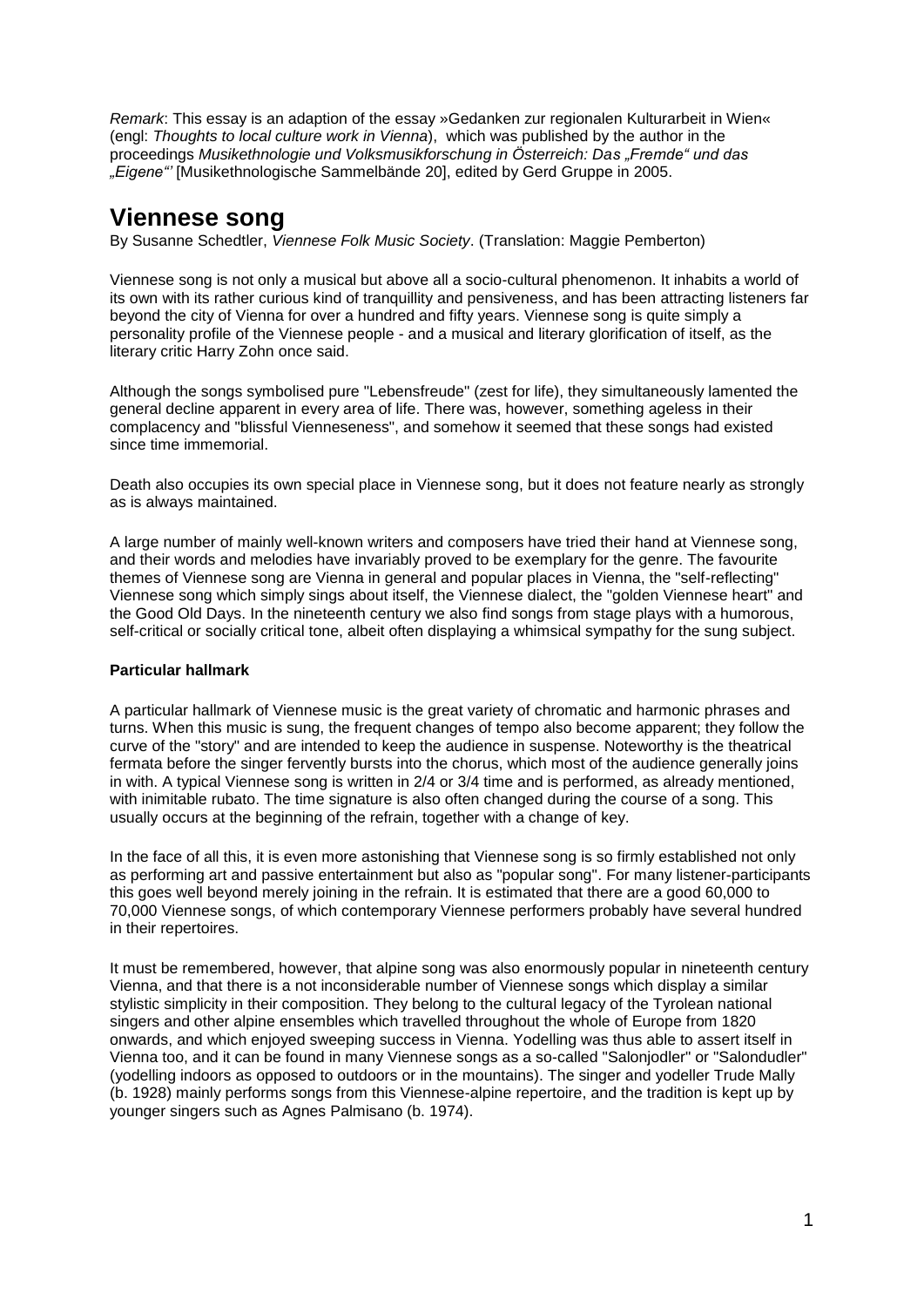#### **Developments and history**

Amongst the many Viennese song composers there were several who were of particular significance in its historical development. The contemporary Viennese musician, composer and poet Roland Josef Leopold Neuwirth writes, for instance, of Rudolf Kronegger (1875-1929), one of the most important composers of Viennese song:

"Should one believe that the feeling for authentic Viennese folk music had been irredeemably lost, the composer Kronegger proves to be a welcome example of enduring naturalness.

His pieces consist of sinewy melodies and unaffected, genuine language. The waltz songs are enchanting - "So a echtes Weaner Tanzerl" ("Such a real little Viennese dance"), and his marches are naturally elegant - "Mir san vom Brillantengrund" ("We're from Brillantengrund" [the former name for one of the areas which now makes up Vienna's 7th district]) or "Jetzt wird's gemüatlich!" ("Things are getting cosy!"). He did not have much time for the fashions of his contemporaries, drawing his inspiration from the reservoir of old dance compositions. His music is as graceful as, for instance, the inspired marches of Alexander Katzenberger." [Roland Josef Leopold Neuwirth: "Das Wienerlied" (The Viennese Song). Published by Paul Zsolnay, Vienna, 1999, p. 48]

Neuwirth goes on to say of Franz Paul Fiebrich (1879-1935), another revered composer of Viennese song, whose works are still sung today:

"Although his predecessors had left nothing to be desired with regard to sentimentality, he was in this respect apocalyptic, in his words just as in his music. But the justification of it follows hard on: if you play his songs without letting yourself be seduced by his overly romantic style, you experience Fiebrich's heartfelt commitment to ingenious counterpoint. He goes rather far in his searching for "heart tones", and reaches the limits of what may be regarded as naturalness of expression. Yet for him – and his many fans among the current older generation - these "heart tones" are only just good enough, while to our generation he just seems to be hopelessly trapped in his era. Fiebrich's songs are without doubt beautiful, for example "'s Weanalied" ("The Viennese song") and "Dem Herrgott sei Masterstück" ("The Lord God's masterpiece"), but they represent a full stop."

From the turn of the twentieth century up until 1938 it was, above all, Jewish composers and writers connected to the cabaret scene who breathed fresh life into the genre of Viennese song. It was now characterised by puns rather than by dialect, and the instrumentation was altered. But with the rise of National Socialism this promising new turn vanished, and Viennese song sank back into the "Mir san mir" (proud to be us) topos.

After 1945 there was another wistful look back to the elusive Good Old Days when everything was still alright, just as there had been around the turn of the century. Carl Lorens, known for his many witty songs, stopped writing cheerful texts in about 1890, and instead began to lament the decline of the folk singer and with him of Viennese song as such. He took to emphasising the fundamental virtues of the easy-going Viennese people (but not in an ironic manner any more); and in a similar way one tried to suppress anything related to current events or especially to politics in those songs written after 1945.

There were a few exceptions, for example Herman Leopoldi (1888-1959) with songs such as "Ich brauch an Ziegelstein" ("I need a brick") (1946) and Peter Wehle (1914-1986) with "Steh auf, liebes Wien" ("Get up, dear Vienna") (1946). Excellent mediums for disseminating these songs and their inherent mood were the record and the film. The "Pawlatschen" (make-shift stages) used by folk singers in the inns and the almost daily circulation of brand-new song texts became a thing of the past. The sentimental reminiscing about bygone Vienna, the almost grotesque glorification of wine and drinking, and the Viennese song that merely sings about itself seem from today's point of view to be the standard pattern of post-war Viennese song. The composers of that era were, amongst others, Hans Lang (1908-1992), Fritz Wolferl (1899-1974) and Josef Fiedler (1898-1970); lyric-writers included Erich Meder (1897-1966), Josef Kaderka (1910-1993) and Albin Ronnert (1894-1970).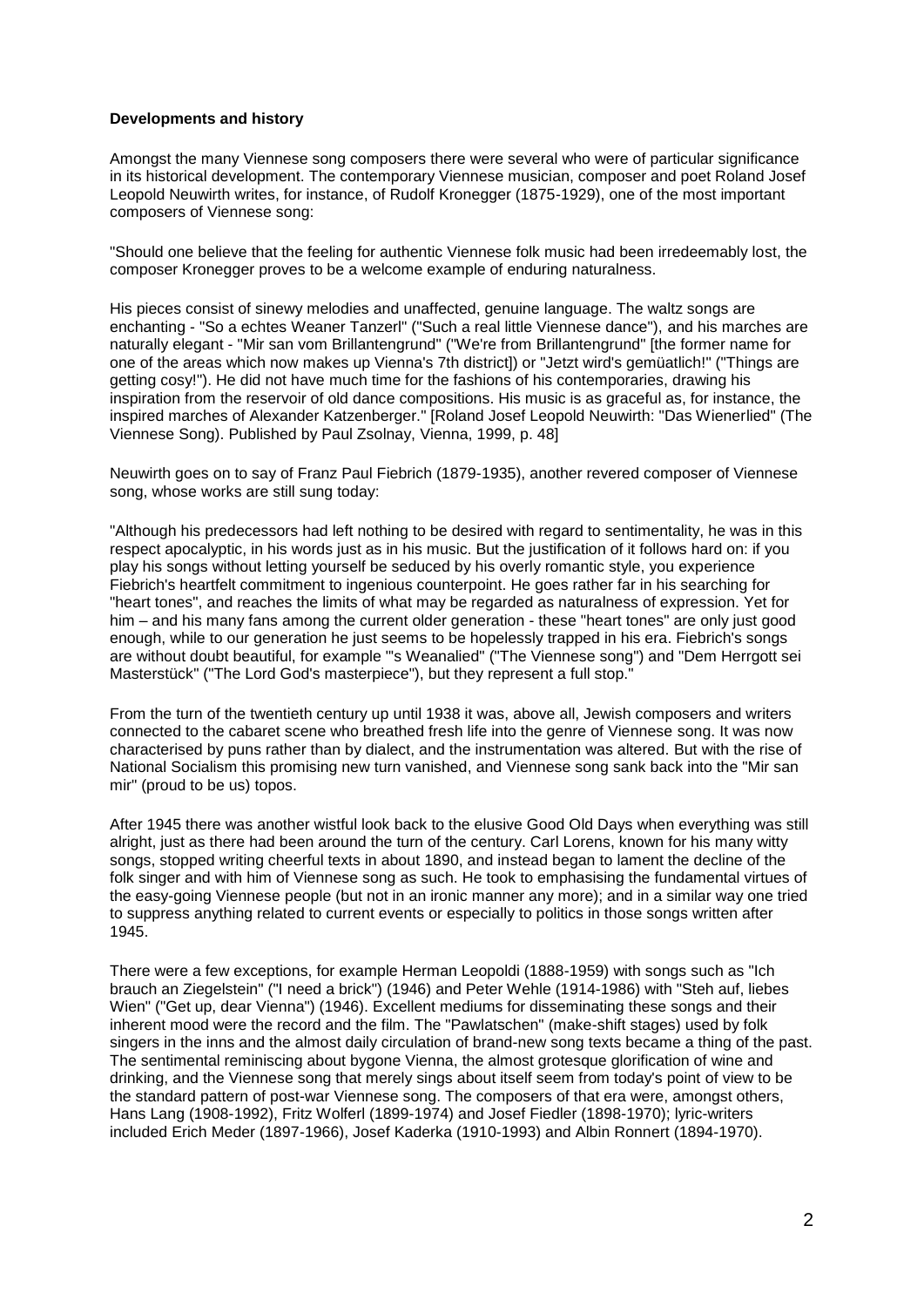## **Cabaret**

After the Second World War [1939 to 1945] a new kind of cabaret took root; the satirical songs of Gerhard Bronner, Georg Kreisler and Peter Wehle touched the raw nerve of the Viennese people. In 1961, Helmut Qualtinger shocked the Viennese with his portrayal of the "Grantler" (a permanently grumpy and rather pessimistic person) and cowardly opportunist "Herr Karl" ("Mr. Charles"), opening a window on the darkest abysses of the Austrian soul. In the preceding years, Qualtinger had already attracted attention as the interpreter of Bronner's satirical hit songs such as "Der g'schupfte Ferdl" ("Ferdinand the fop") (1952) and "Krügerl vor'm G'sicht" ("A mug in front of your mug") (1960). These "Viennese" songs did indeed achieve fame, but far from comforting the golden Viennese heart they shattered it in its fundamental convictions:

[...]

Vienna's a world city, business goes far, And every sixth person now owns a car. You can drive to the tavern, it won't take you long, And hear proper old down-to-earth Viennese songs. There you can even find Cosiness of the kind They had in those "fried chicken" times. But you need plenty of wine with it - Prost! - Or else the chicken will stick in your throat. After the sixth glass Everything goes spinning past, And our onlookers say "Ain't they got class!"

A beer glass, a wine glass, a schnapps glass, a tipple, Our eyes are becoming quite moist. The heart's getting warmer, my head's getting dizzier, The feet are so airy and light. I'll splash out and pay for the songs and the music, For I'm in my heaven – and then I'll go puking. [...]

from "Krügel vor'm G'sicht" ("A mug in front of your mug").

Even though the words, written by the teetotaller Bronner, directly alluded to Helmut Qualtinger's drinking problem, the song is in its cynical utterance a merciless attack on the innumerable Viennese songs that regard the enjoyment of wine as the very cornerstone of "Gemütlichkeit" (the untranslatable state of feeling cosy, contented, relaxed etc. all at once), and which continually play upon themes such as the following:

"Wo man trinkt, da laß dich ruhig nieder!" ("Where they drink's the place to set up home!") [German words: Carl Maria Haslbrunner, music: Karl Fassl (1948)]

My doctor is a splendid man, He knows just what is what. He helps me every way he can And never says, "Do not ...!"

If I feel under the weather, When it's time to call the ambulance, He says, "Come, come! No need for wincing! Just take the tram to Grinzing!

See the wine-growers, see the big fat lice upon the grape, They're hard at work the livelong day! Now, aren't they in good shape?"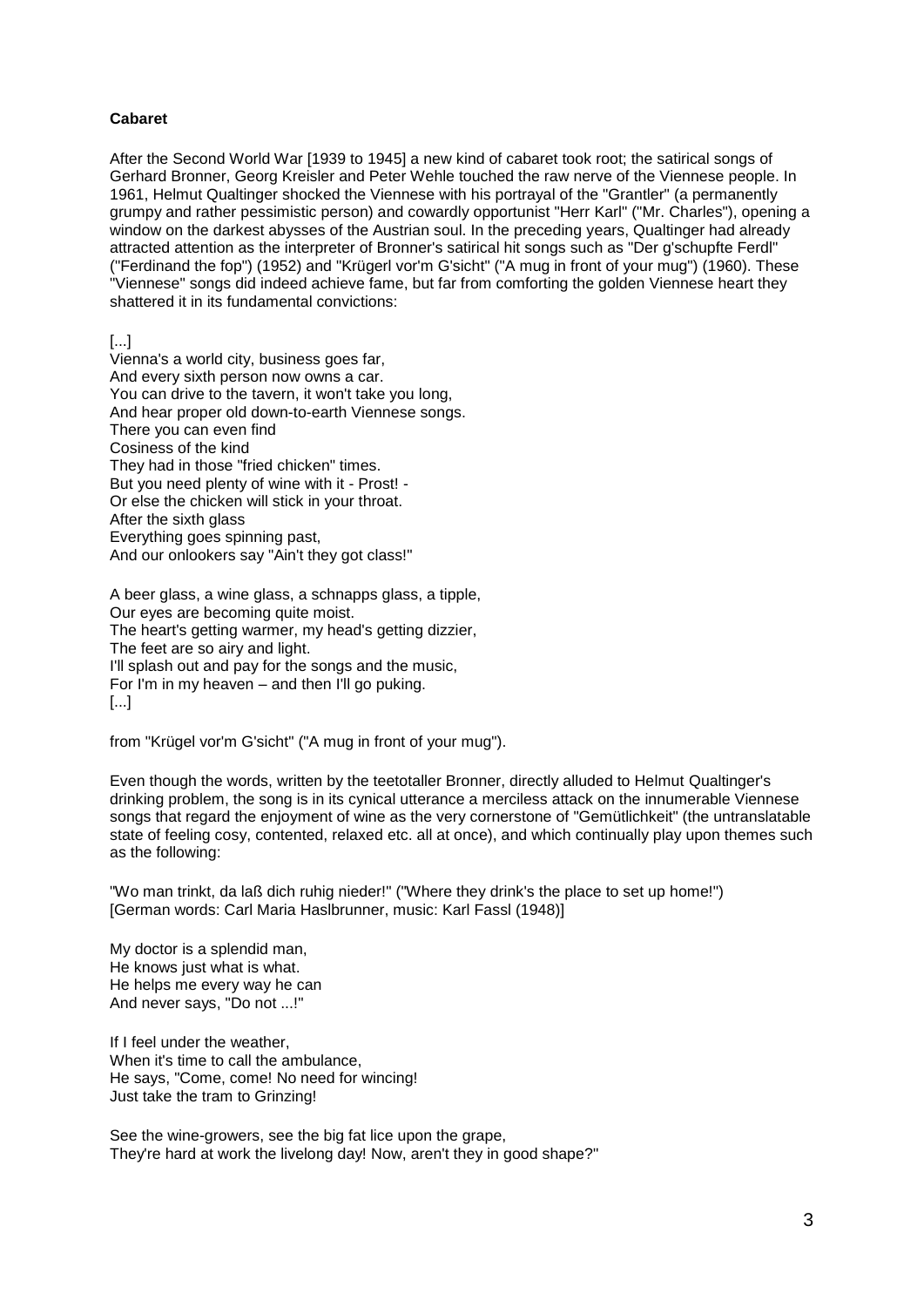Where they drink's the place to set up home, For with alcohol you purify the mind. It brings cheerfulness and strengthens every bone, It will fill your blood with spring and love, you'll find.

But those who waste their time just sipping water Become dim-witted quicker than they ought to. We're not dim-witted, we've a guarantee for ever! That's why we stand for drinking wine here in Vienna! [...]

## **New Revival**

Viennese song received new impetus in the 1970s thanks to the two composers, lyric-writers and musicians Karl Hodina and Roland Josef Leopold Neuwirth. Eberhard Kummer, the singer and harpist, also contributed greatly towards making older Viennese folk music popular again with the recordings he made for radio from 1973 onwards.

Karl Hodina, actually a jazz musician and painter, a representative of Fantastic Realism, began in about 1970 to rediscover the "Wiener Lieder und Tänze" (Viennese Songs and Dances) in the albums of the same name compiled by Eduard Kremser. With his performances and recordings, and with his own jazz and blues inspired compositions and lyrics Hodina soon won his own circle of fans, which to this day holds his special approach to Viennese song in the highest esteem. His Viennese song "Herrgott aus Sta'" ("Lord God made of stone") (1962) is so enormously popular that it can already be categorised as a folk song. The Viennese chansons "I liassert Kirschen für di wachsen ohne Kern" ("I'd have cherries grown for you without stones") and "s'Vogerl am Bam" ("Little bird on the tree") also fall into this category.

Roland Josef Leopold Neuwirth began to become interested in Viennese folk music around 1974. In the beginning, people were outraged by the heavy rock sound of his concerts, and rejected them. Not until the mid-1980s did he reduce his group "Extremschrammeln" (roughly translated: "The Extreme Schrammels") from a rock band to a proper Schrammel quartet and extend his repertoire to include interpretations of old Viennese dances. But for the main part he writes his own works and songs. In his lyric-writing he falls back on the punning common in the improvised stage performances of the nineteenth century; he is particularly distinctive and masterly in his use of dialect, and is time and again politically and socially relevant. Musically speaking, he feels himself committed to the blues. In spite of the fact that Neuwirth has consistently shunned sentimentalising "blissful Vienneseness", his popularity is not restricted to the younger generation; the fact that the songs are in Viennese dialect is for many older people a factor of utmost importance.

Several of the more recent composers, writers and ensembles of the twenty-first century are also breathing fresh life into the genre. "Kollegium Kalksburg" (roughly translated: "The Kalksburg College", after a place in Vienna's 23rd district which has a private school as well as a clinic for people with drinking problems), "Neue Wiener Concert Schrammeln" (roughly translated: "The New Viennese Concert Schrammels"), "Die Strottern" (a Viennese word meaning roughly "people browsing around for usable things and opportunities"), and the writer Peter Ahorner are but a few of those worthy of recognition.

#### **Viennese instrumental music**

The Schrammel quartet first became popular in Vienna in the 1880s. It typically consists of the following instruments: two violins, a chromatic button harmonica which produces different notes depending on whether the reeds are blown or sucked (this replaced the high-pitched G clarinet of the original quartet), and the "Kontragitarre", which is a Viennese double-necked harp guitar with long subbass headstocks. While there were ensembles which had already been playing in this formation, for example the "Brüder Butschetty" (the Butschetty brothers), it was the "Gebrüder Schrammel, Dänzer und Strohmeyer" (the two Schrammel brothers with Dänzer and Strohmeyer) who helped this chamber ensemble to eternal fame from 1884 onwards.